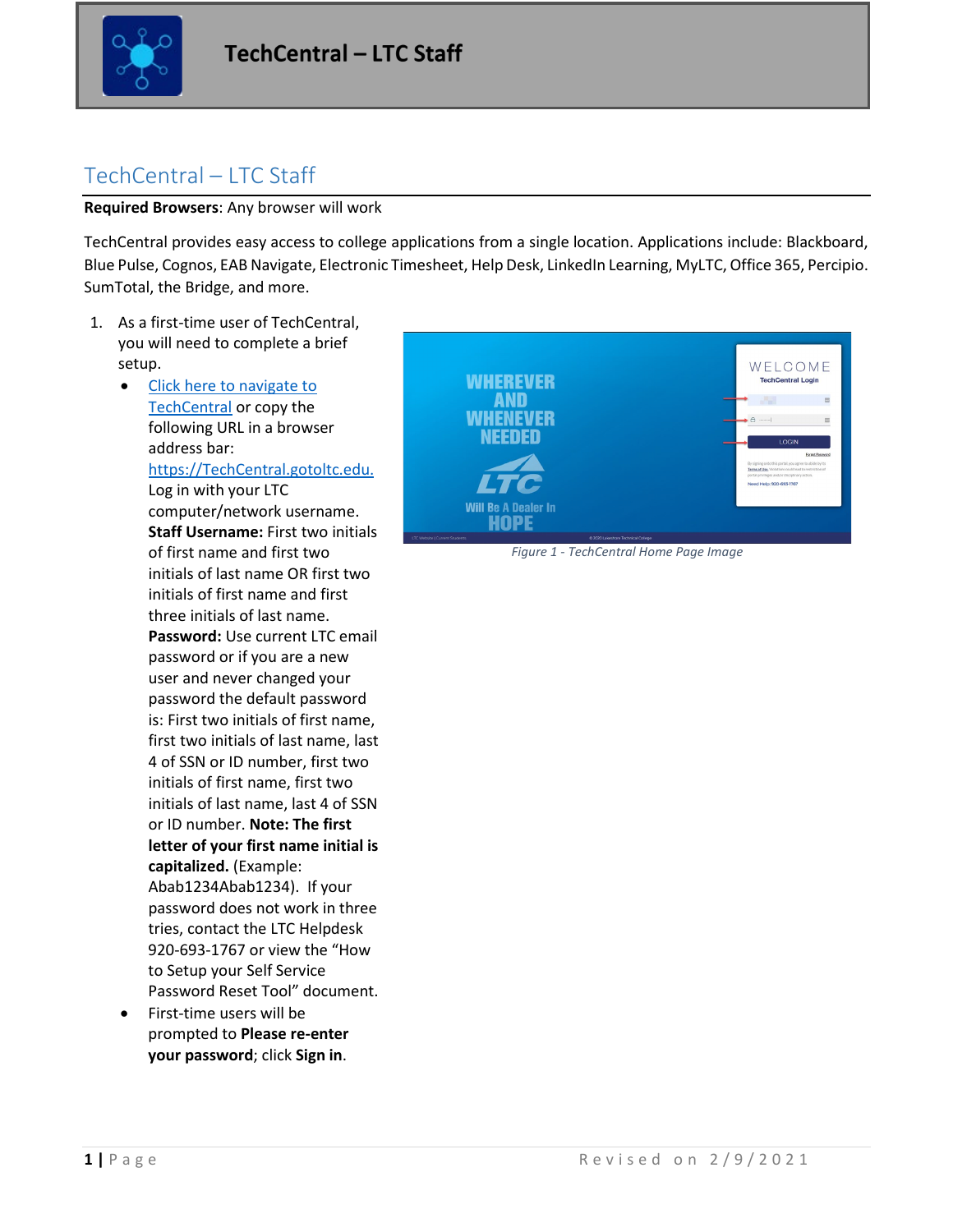

2. To complete the enrollment process for TechCentral you will be prompted to configure Account Recovery Settings.

*You may select one of three methods for your account recovery:*

- a. **Security Questions** allows you to provide personal answers that can be used to verify your identity in case you forget your password. The answers should be both easy to remember and difficult to guess.
- b. **Email Recovery** allows you to specify one email address where you may receive verification codes.
- c. **Phone Recovery** allows you to specify one mobile phone number where you may receive verification codes via text.

**Note**: You will need to complete one of the three methods to access your applications, however, you can setup one, two, or all three methods if desired.

3. Choose the option you prefer.

#### Security Questions

Provide personal answers that can be used to verify your identity in case you forget your password. The answers should be both easy to remember and difficult to guess.

- 1. Click on **Please select a question**; select which question you would like to answer.
- 2. Enter the **Answer** to the question you selected (case sensitive).
- 3. Repeat Steps 1 & 2 for additional questions/answers.
- 4. Click the **Submit** button when finished.



*Figure 2 - Account Recovery Settings Image*

| $\checkmark$  |
|---------------|
|               |
|               |
| $\circledast$ |
| $\checkmark$  |
| ⊛             |
|               |
|               |
|               |

*Figure 3 - Set Up Security Questions Image*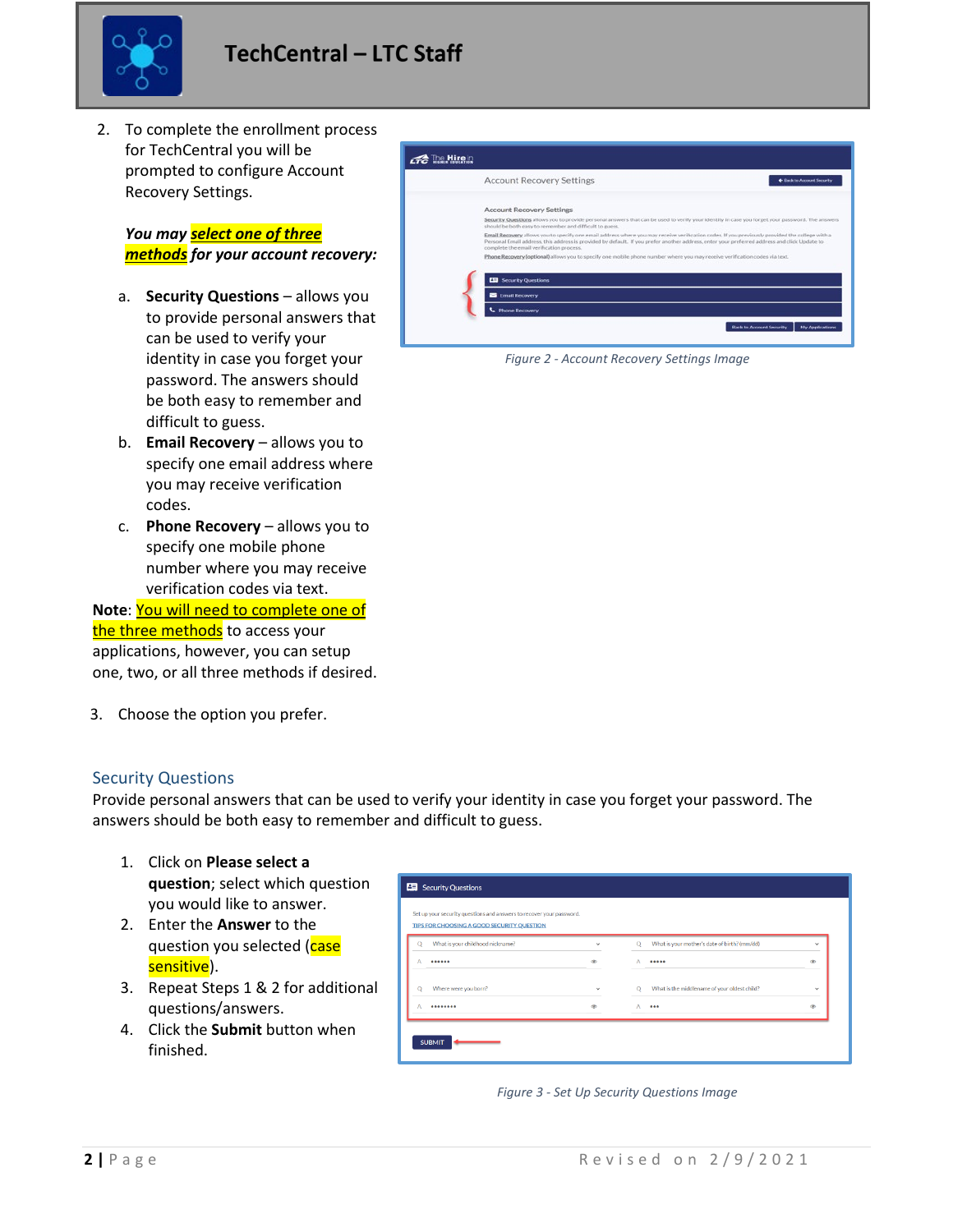

### Email Recovery

Specify one email address where you may receive verification codes.



Do Not use your LTC email address as your recovery email as you will NOT be able to access your email if you are locked out of your account to retrieve the one-time passcode!

1. Enter the email address you would like to use for account recovery.

| You can recover your password using your verified email address. |  |  |
|------------------------------------------------------------------|--|--|
|                                                                  |  |  |
|                                                                  |  |  |
|                                                                  |  |  |

- 2. Click **Verify**.
- 3. You will be sent a one-time code to the email address you identified. **Note**: If you are receiving the verification code via a smart phone, you may need to open the message to see the verification code.
- 4. Enter **Verification Code** in the text box; click **Submit**.





5. You will receive a confirmation message stating: "**Verified**" that lists the recovery email address.

| $\blacktriangleright$ Email Recovery                             |
|------------------------------------------------------------------|
| You can recover your password using your verified email address. |
| Primary                                                          |
| Verified                                                         |
|                                                                  |
| <b>UPDATE</b>                                                    |

*Figure 6 - Email Recovery Image*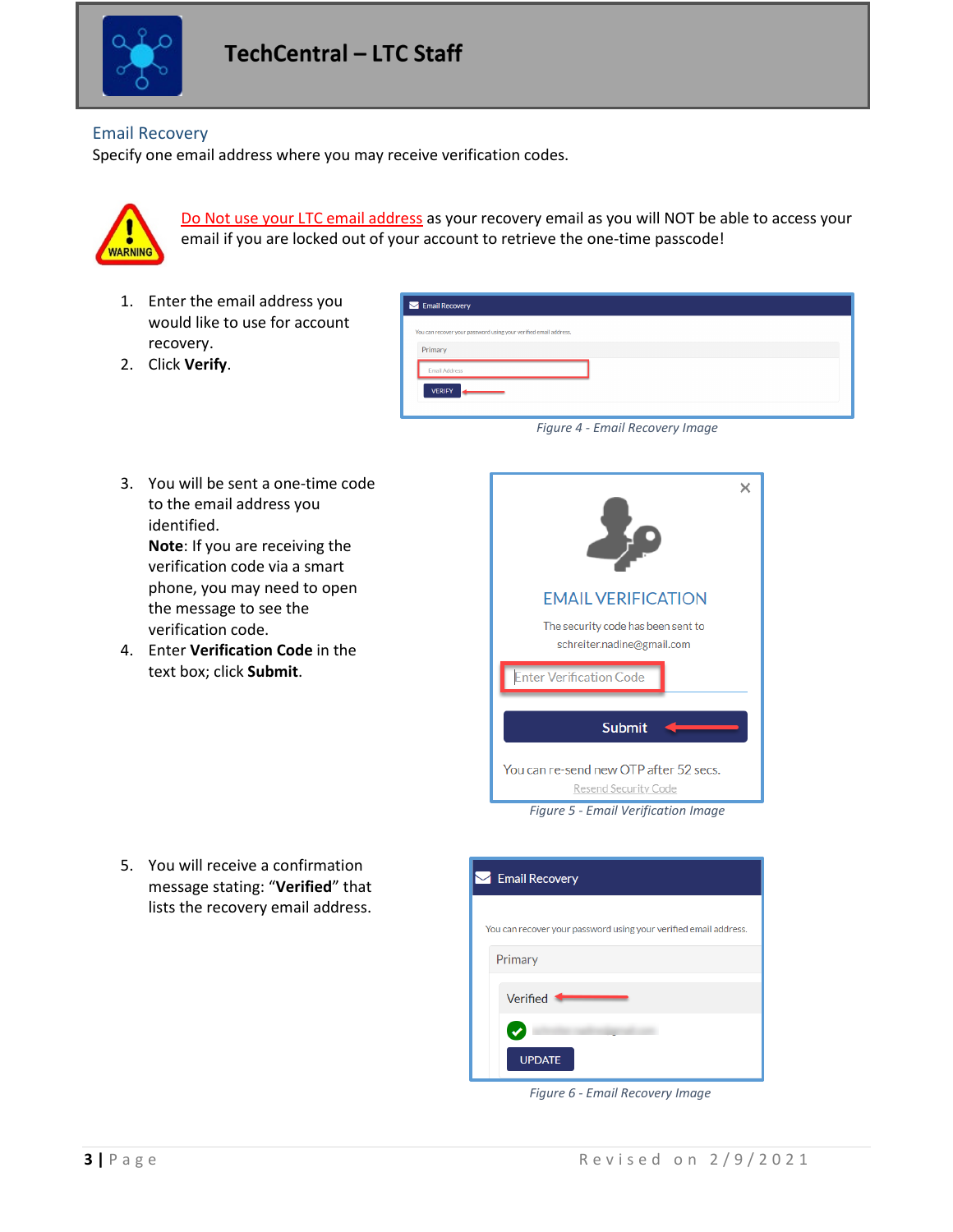

### Phone Recovery

Specify one mobile phone number where you may receive verification codes via text.

- 1. Enter the **Phone Number** you wish to use for account recovery.
- 2. **Select Carrier** from the dropdown menu.
- 3. Click **Verify**.

| C Phone Recovery                                                                                                             |                                                           |  |  |  |  |
|------------------------------------------------------------------------------------------------------------------------------|-----------------------------------------------------------|--|--|--|--|
| You can recover your password using your verified mobile phone number. Use numbers with no special characters and no spaces. |                                                           |  |  |  |  |
| Primary                                                                                                                      |                                                           |  |  |  |  |
| Phone Number                                                                                                                 | -Select Carrier-                                          |  |  |  |  |
| --Select Carrier--                                                                                                           | Alltel<br>AT&T<br>$\checkmark$<br>BMobile<br>Boost Mobile |  |  |  |  |
| <b>VERIFY</b>                                                                                                                | C Spire<br>Cell Com<br>Consumer Cellular<br>Cricket       |  |  |  |  |
|                                                                                                                              | Digicel<br>Flow<br>GoogleVoice<br>Helio                   |  |  |  |  |
|                                                                                                                              | Metro PCS<br>Nextel<br>Project Fi<br>Republic Wireless    |  |  |  |  |
|                                                                                                                              | Rogers<br>Sprint PCS<br>T-Mobile                          |  |  |  |  |

*Figure 7 - Phone Recovery Image*

- 4. A Verification Code will be sent via text message to your phone. It may take up to one minute to receive the code.
- 5. Enter the **Verification Code**; click **Submit**. **Note**: When receiving the verification code via text message, you may need to open the message to see the verification code. *Figure 8 - Phone Verification Image*
- 6. You will receive a confirmation message stating: "**Verified**" that lists the recovery phone number.



| • Phone Recovery                                                       |
|------------------------------------------------------------------------|
| You can recover your password using your verified mobile phone number. |
| Primary                                                                |
|                                                                        |
| Verified                                                               |
| 920123456                                                              |
| <b>UPDATE</b>                                                          |

*Figure 9 - Phone Recovery Verified Image*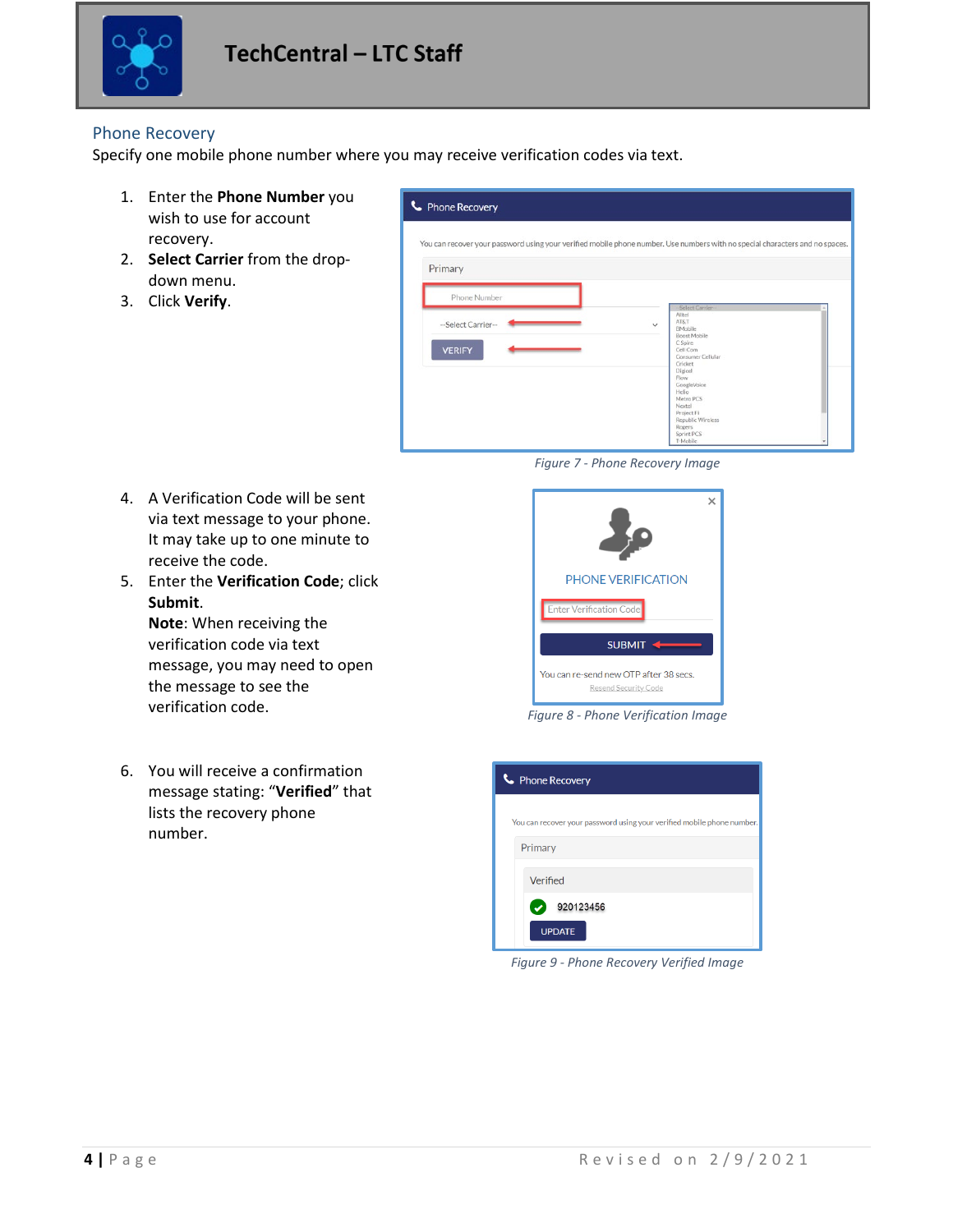

### Application Access

Once you have completed the Account Recovery Setup, click on **My Applications** to access the applications screen. You will receive a pop-up notification "Are you sure? Please ensure that your changes are saved. Click "yes" to continue."

1. Click on the **My Applications** button to return to the applications screen.

| <b>All</b> Security Questions                                                                                                |                                                           |
|------------------------------------------------------------------------------------------------------------------------------|-----------------------------------------------------------|
| Email Recovery                                                                                                               |                                                           |
| C Phone Recovery                                                                                                             |                                                           |
| You can recover your password using your verified mobile phone number. Use numbers with no special characters and no spaces. |                                                           |
| Primary                                                                                                                      |                                                           |
| Verified                                                                                                                     |                                                           |
| J.                                                                                                                           |                                                           |
| <b>UPDATE</b>                                                                                                                |                                                           |
|                                                                                                                              |                                                           |
|                                                                                                                              | <b>Back to Account Security</b><br><b>My Applications</b> |

*Figure 10 - Application Access Image*

2. The applications that are available will appear and click on an application to access it.



*Figure 11 - TechCentral Application Image*

## Forgot your password?

1. On the TechCentral login page, click on the **Forgot Passowrd** link.



*Figure 12 - TechCentral Login Image*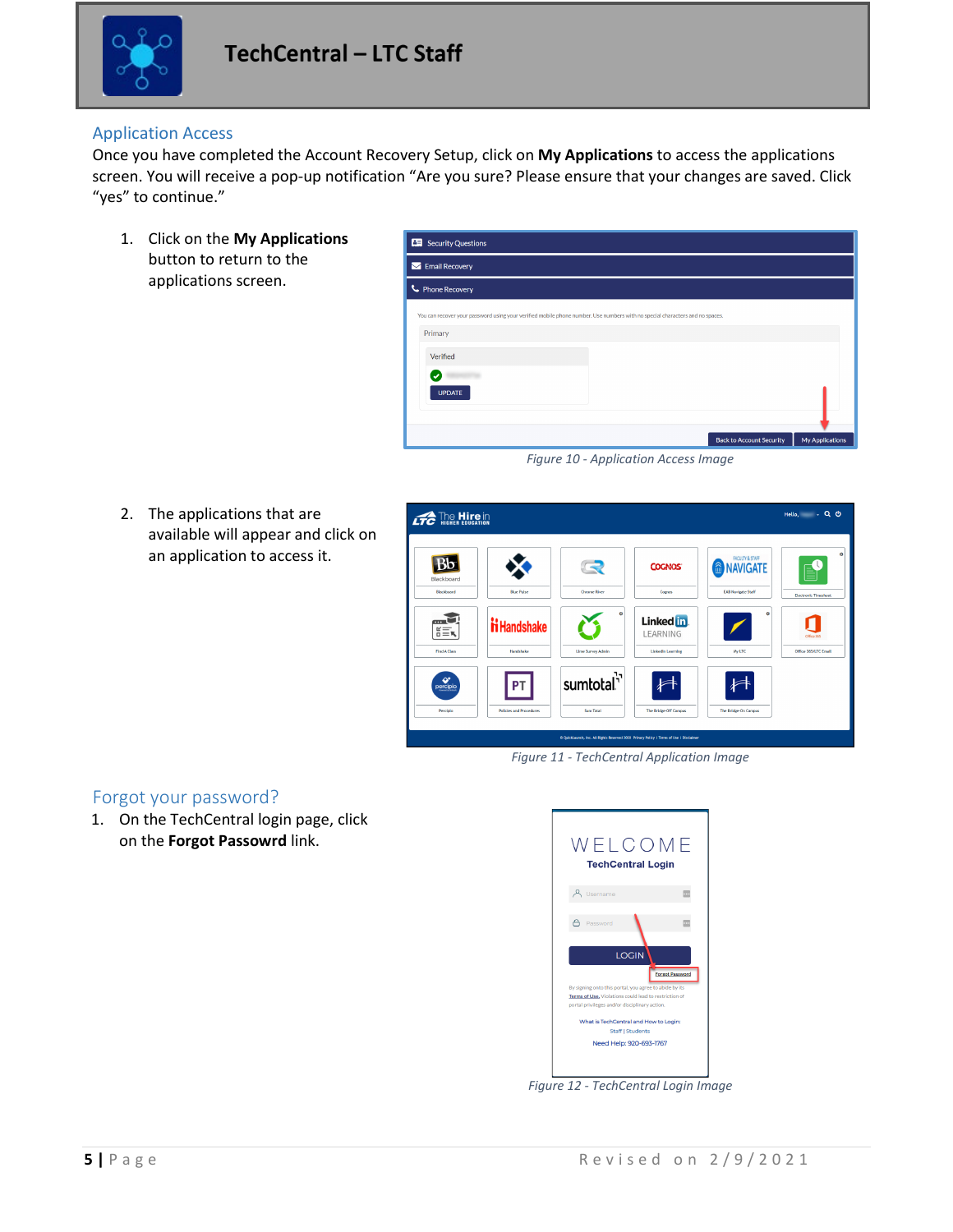

- 2. Type in your username (First two initials of first name and first two initials of last name OR first two initials of first name and first three initials of last name) and then click the **Submit** button.
- 3. Depending on the Account Recovery Settings that you chose, you will need to go through them.



*Figure 13 - Reset your password image*



*Figure 14 - Reset your password Account Recovery image*

4. After completing the steps for your Account Recovery Settings, type in a new password. When you are done, click on the **Submit** button.

### **NOTE: You have 2 minutes to complete the fields before it clears the password you typed.**

New passwords must meet the following policy conventions:

- 1. The last ten versions of your password cannot be reused.
- 2. Passwords cannot contain the user's account name or parts of the user's full name that exceed two consecutive characters.
- 3. Passwords must be at least fifteen characters in length.
- 4. Passwords must contain characters from at least three of the following four categories:
	- English uppercase alphabet characters (A–Z)
	- English lowercase alphabet characters (a–z)
	- Base 10 digits (0–9)
	- Non-alphanumeric characters (for example, !\$#,%)



*Figure 15 - Create new password image*

Nine failed attempts will create a temporary lock on your account, such that you will need to wait 15 minutes before retrying.